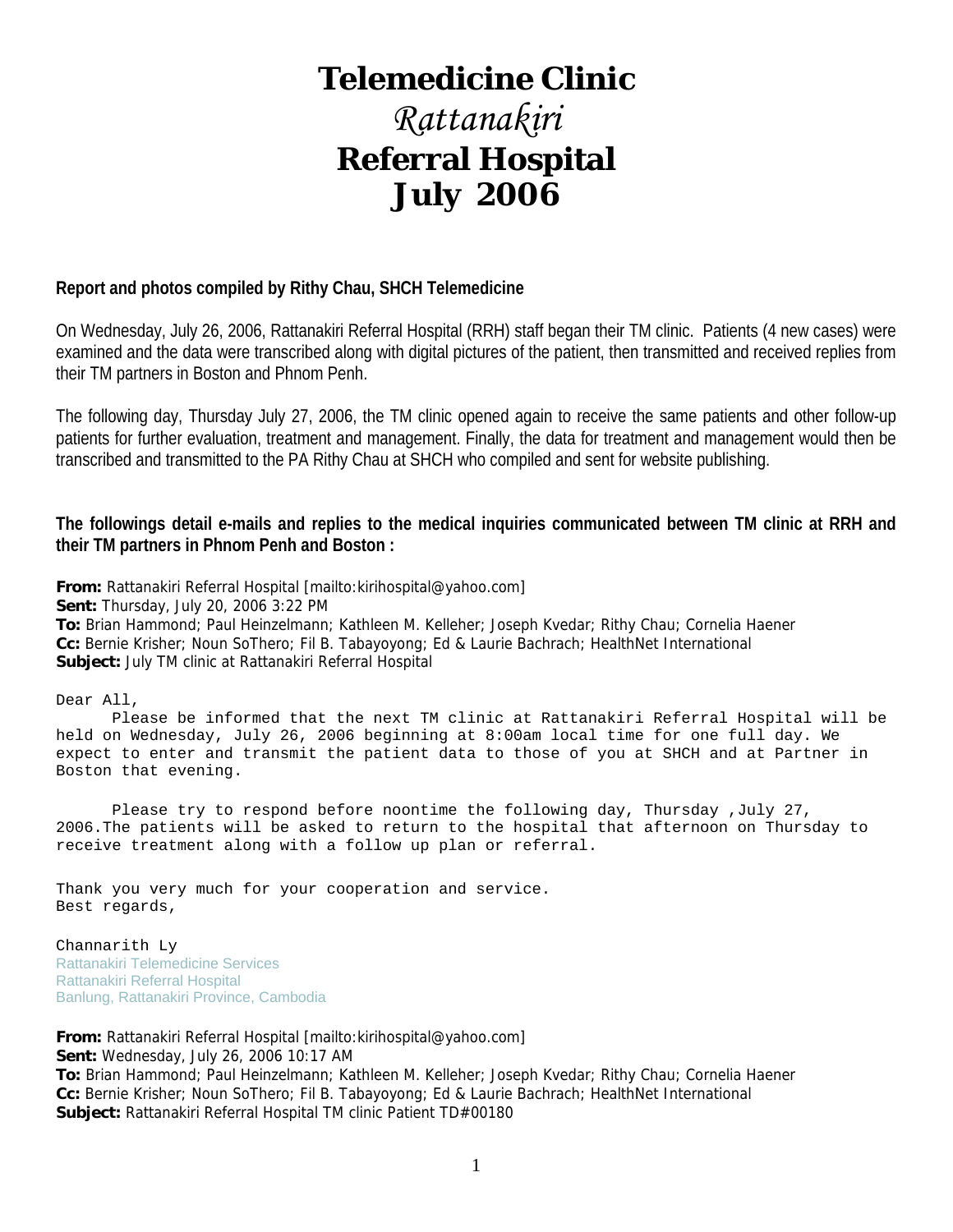Dear All,

There will be 4 new cases of this month for TM clinic at Rattanakiri.This is the first case of this month patient TD#00180 and her photos.

Best regards

**Channarith** 

## **Rattanakiri Provincial Hospital Telemedicine Clinic with Sihanouk Hospital Center of HOPE and Partners in Telemedicine**



#### **Patient: TD#00180, 43F, Village I**

**Chief Complaint:** Weakness movement of both legs and numbness of both her legs x 7 days

**HPI:** 43 Woman, who complained of vertebral pain off and on x 10 years and She went to private clinic for pain, her symptoms could resolve .The last more than 10 days, her complain of vertebral pain associated with burning vertebral pain and radiated to her ribs , She treated at private clinic in Viet name and went to treat at private clinic in Kampong Cham province , like this : Rofedol 25mg 1 tab po qd , Cefixime 200mg 2 tab po bid , Domadol 1 tab po bid , Kalmeco 1 tab po bid , Doxi

100mg 2 tab po bid , Lansoprazol 1 tab po bid ,Metronidazol 250mg 2 tab po bid x 10 d , her symptoms can resolve slightly .

And now, her complaints of progressive vertebral pain with burning vertebral pain and radiated to the ribs , especially She has got up from bed is pain , weight loss , occasionally fever in afternoon , and this pain radiated to both hip ,both external lateral thigh , posterior calf, and ankles and She cannot walk herself and feel muscle weakness and numbness of both leas.

**PMH/SH:** HBsAG + ( 04/07/2005), Gastroduodenal ulcer ( 04/07/2005), Cervix inflammation .

**Social Hx:** no smoking and alcohol

**Allergies:** Cimetidine 200mg .

**Family Hx:** unremarkable

**ROS:**

**PE: Vital Signs: BP110/80 mg P 70 R20 T36.5 Wt** 48kg

**General:** alerted and oriented

**HEENT:** unremarkable

**Chest:** lungs: clear both sides heart : no murmur , regular rhythms

**Abdomen:** soft, active BS, No mass.

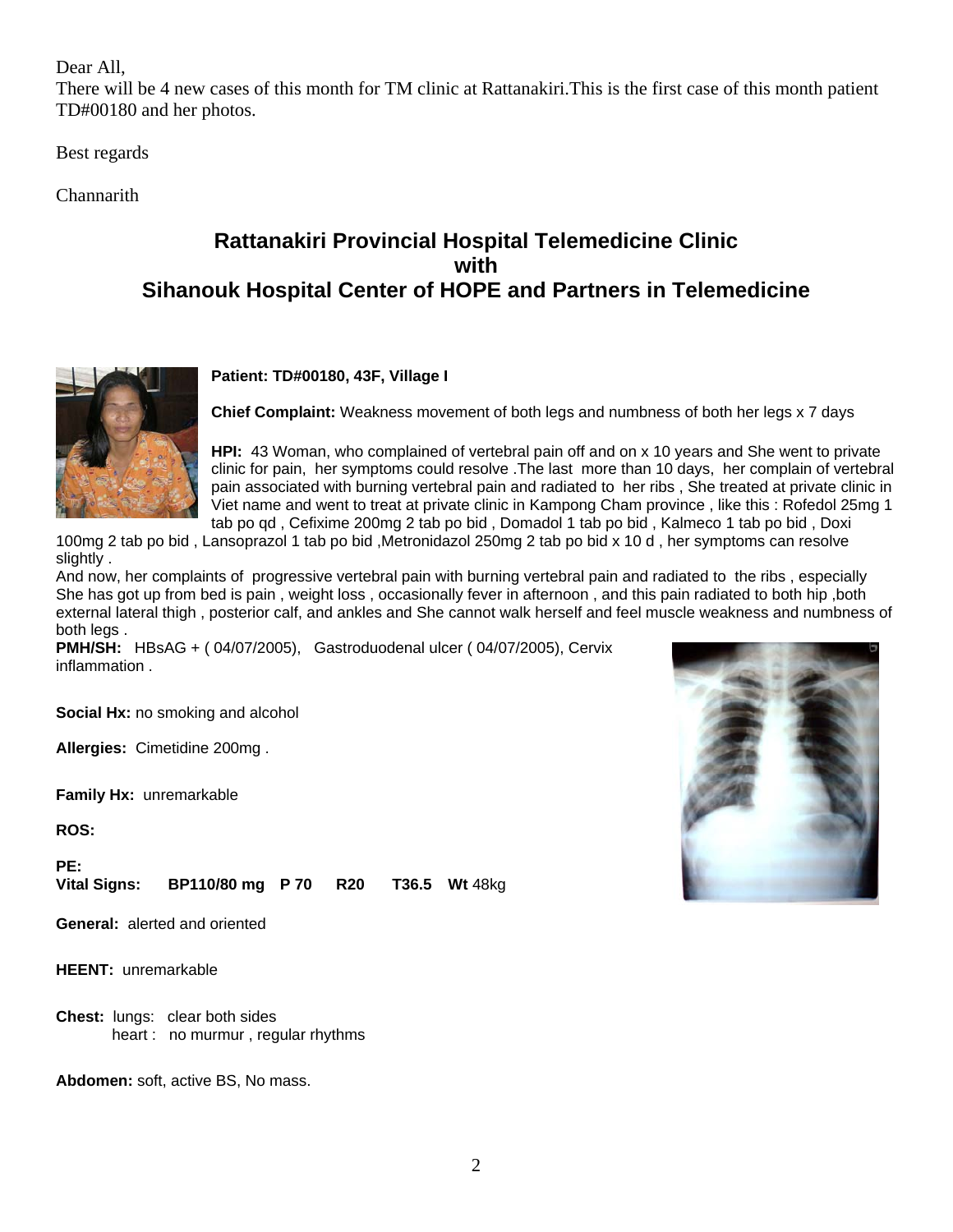**Musculoskeletal:** her gait can not walk on heel to toes, walk on heels , can walk hop on heel ,can walk herself ,all muscle are not hypotrophy, she can not bend her back to go down and turn the back or bend her body toward the sides .slightly ballooning of her vertebra when palpation.

**Neuro:** 4/4: motor. cotton touch on sensory are slightly intact, DTR :+2

**GU:** none

**Rectal:** none

**Previous Lab/Studies:** chest x -ray, vertebral x-ray

**Lab/Studies Requests:** x\_ray of vertebra:lesion on L1-T11 and shadow small tumor ASLO:negative , WBC: 900/mm3, Ht:40%, RBC:4300000/mm3 differential counting : 03%, 57%, 38%, 02%, 0%,Platelet

counting:225000

#### **Assessment:**

- 1. Vertebral TB
- 2. Neurogetic Pathology
- 3. Osteoporose?
- 4. a small tumor pressure ?

#### **Plan:**

- 1. Naproxen 220mg 1 tab bid po x 10 d
- 2. B-complex 1 tab po qd
- 3. Should give her anti drugs TB ?
- 4. Add to Vit B12 1 tab po bid ?( HBsAg +)
- 5. Omeprazol 20mg 1 tab po bid (GDU)

**Comments/Notes:** please, give a good idea

**Examined by:** San **Date: 25/07/06**

Please send all replies to [kirihospital@yahoo.com](mailto:kirihospital@yahoo.com) and cc: to tmed rithy@online.com.kh .

*The information transmitted in this e-mail is intended only for the person or entity to which it is addredded and may contain confidential and/or priviledged material. Any review, retransmission, dissemination or other use of or taking of any action in reliance upon, this information by persons or entities other than the intended recipient is prohibited. If you received this e-mail in error, please contact the sender and delete material from any computer.*

**From:** Cusick, Paul S.,M.D. [mailto:PCUSICK@PARTNERS.ORG] **Sent:** Thursday, July 27, 2006 3:46 AM **To:** Fiamma, Kathleen M.; kirihospital@yahoo.com **Cc:** tmed\_rithy@online.com.kh **Subject:** RE: Rattanakiri Referral Hospital TM clinic Patient TD#00180

this patient sounds like she has chronic low back pain. She has some symptoms of radicular pain to her legs. she has no neurological deficits to suggest that she has a nerve root impingement. She has had no trauma to cause a fracture. She is young (43) and likely pre menopausal so osteoporosis is less likely.

I cannot detect the lesion at T11-L1 that is reportedly seen on the xray.



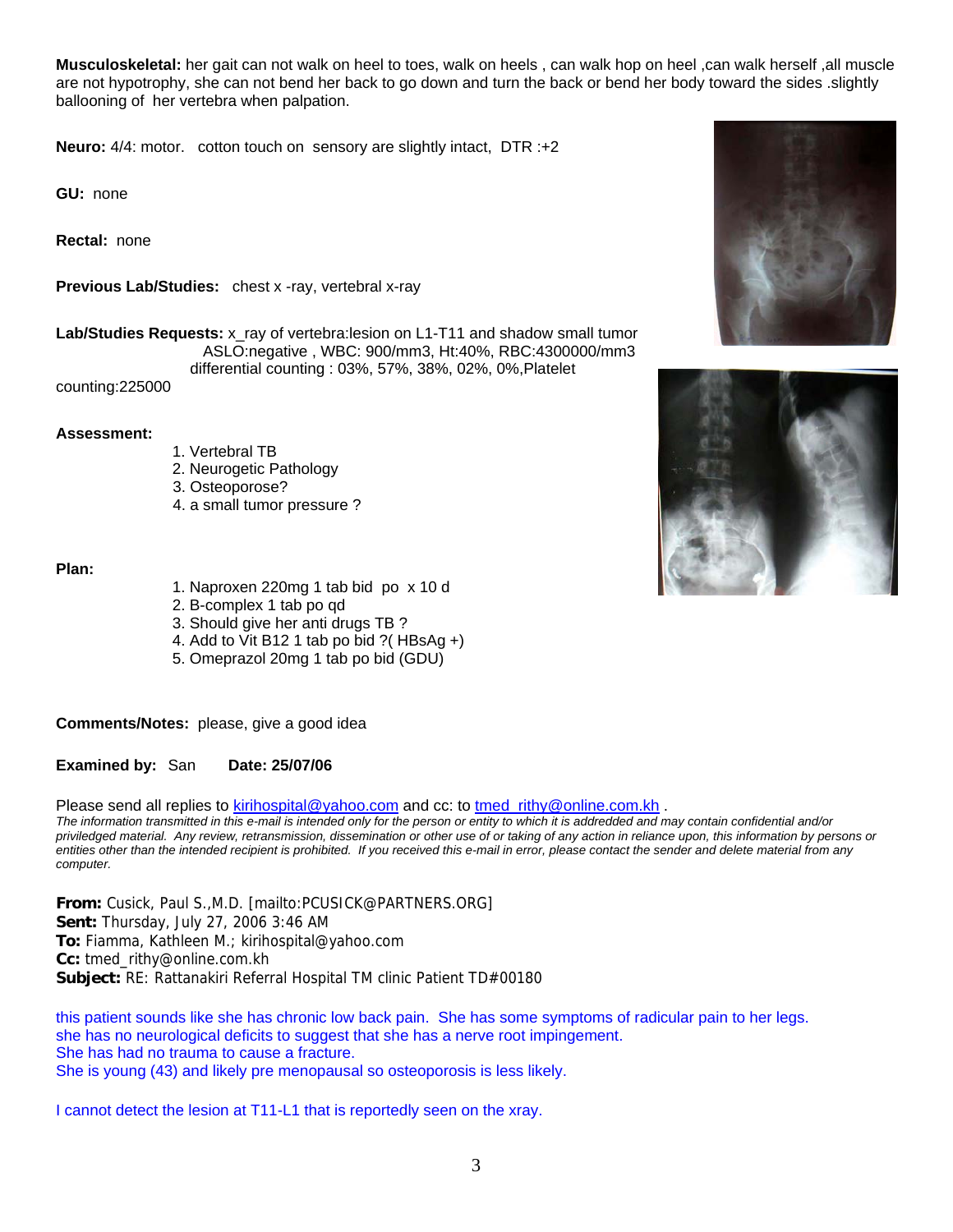She could also have a neuropathy from folate, b12 deficiency. Diabetes can produce neuropathic pain and checking a blood sugar would be helpful.

chronic Hep B antigenemia can cause malaise and fever but not neuropathy.

While her symptoms could be from extrapulmonary TB, I would like to have further studies of the "small tumor" and the "vertebral lesion" with a CT scan of the area.

Treating with rest, heat and antiinflammatories (naproxen) is fine initially as long as she does not have GI upset. Omeprazole is a good choice for gastric protection.

I would not commit her to TB therapy until we know what is going on in her Thoraco Lumbar spine.

vitamin B and B12 can't hurt.

Hope that this helps.

Paul

**From:** Rithy Chau [mailto:chaurithy@yahoo.com] **Sent:** Thursday, July 27, 2006 2:40 PM **To:** Rattanakiri TM **Cc:** Brian Hammond; Paul Heinzelmann; Joseph Kvedar; Cornelia Haener; Kruy Lim; Kathy Fiamma; Bernie Krisher; So Thero Noun; Ed & Laurie Bachrach; Fil - Jr. Tabayoyong **Subject:** RE: Rattanakiri Referral Hospital TM clinic Patient TD#00180

Dear Dr. San,

As for this patient TD#00180, you mentioned CXR but I did not see any CXR image sent. Any injury or trauma in the past? Past surgical procedure? Where along the spine (at what level) was the most painful? To me it may possibly be a sciatica problem, but would rule out any spinal lesion and Pott's dz.

Dr. Cornelia said that she could not see the lumbar spine x-ray well esp. L5 area. Can you send down the spine x-rays and CXR films to us in PP to see or else if pain not so severe, can do this next month? However, if positive lesion of TB on CXR, please do not wait to send us the image and/or film so and would go ahead and do an AFB sputum smears for TB and begin tx if positive. Can you do colocheck and check her CBC? You can give her para and diflunasal to use interchangeably and she can buy omeprazole 20mg qhs to use for 1-2mo if she still experienced dyspeptic sx when taken NSAIDs. B-complex is optional. Warm compress and massage maybe useful with pain relief. As her to do some light back stretching exercise as tolerated and if problem leans toward sciatica, then ask to not sit or stand for a long period in one place, but to be mobile instead.

Regards, Rithy

**From:** Rattanakiri Referral Hospital [mailto:kirihospital@yahoo.com] **Sent:** Wednesday, July 26, 2006 10:29 AM **To:** Brian Hammond; Paul Heinzelmann; Kathleen M. Kelleher; Joseph Kvedar; Rithy Chau; Cornelia Haener **Cc:** Bernie Krisher; Noun SoThero; Fil B. Tabayoyong; Ed & Laurie Bachrach; HealthNet International **Subject:** Rattanakiri Referral Hospital TM clinic Patient VR#00181

Dear All,

This is the patient VR#00181 and her photos.

Best regards **Channarith**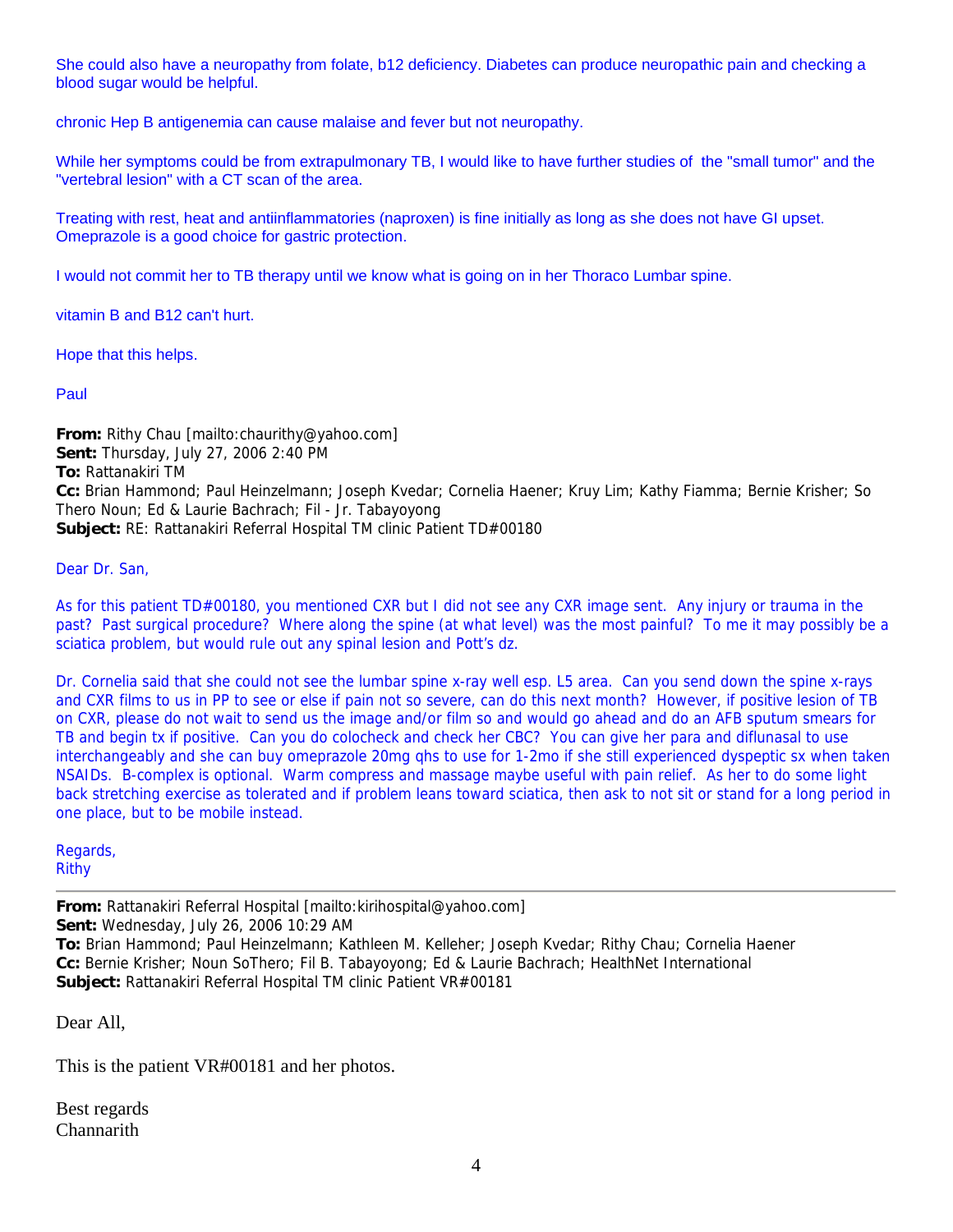## **Rattanakiri Provincial Hospital Telemedicine Clinic with Sihanouk Hospital Center of HOPE and Partners in Telemedicine**



#### **Patient: VR#00181, 5M F, Village IV**

**Chief Complaint:** a big mass developing on right face x 2 M

**HPI:** 5 M F, the first time, there was a small mass on right face with red nature spots after she was born, which developed progressively during 2 M associated with mild fever and burning mass ,she was taken to private clinic for treating her symptoms including antipyretic , antibiotic , and traditional drugs, she did not get better .

The last 3 months, a enlarge mass on right face , has progressively ballooned on right face with burning, associated with moderate fever, no cough, no v/n, no convulsion, appetite normal , no weigh loss.

**PMH/SH:** unremarkable

**Social Hx:**

**Allergies:** none.

**Family Hx:** unremarkable

**ROS:**

| PE:             |  |  |        |
|-----------------|--|--|--------|
| Vital Signs: BP |  |  | Wt 7kg |

**General:** alerted and oriented

**HEENT:** very soft , no pain , mobile when palpation, warm when palpitation , no lymph node at all .no pharyngitis , no tonsillis .no otitis .

**Chest:** lungs: clear both sides heart : no murmur , regular rhythms

**Abdomen:** soft, active BS, No mass.

**Musculoskeletal:** unremarkable **Neuro:** motor and sensory are intact

**GU:** none

**Rectal:** none

**Previous Lab/Studies:** 

**Lab/Studies Requests:** WBC ,

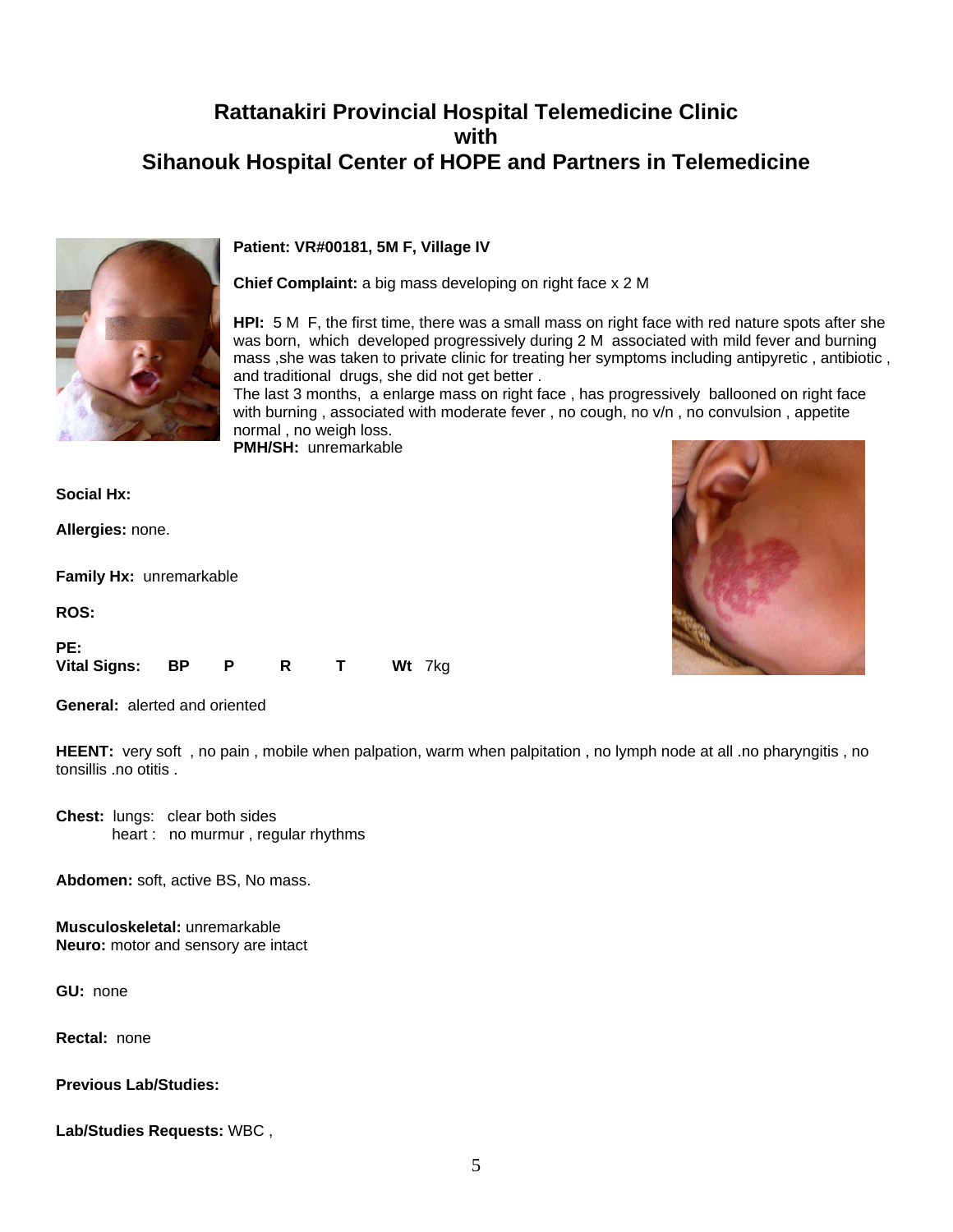**Assessment:** 1. Cervical lymphadenitis 2.viral respiratory infection 3.Mumps 4. lymphoma 5. TB

**Plan:** 1.Cephexine 250 1/ 2 tab po bid x 10 d 2.Para 500mg 1/ 4 tab prn pain 3.refer to other hospital ?

#### **Comments/Notes:** please ,give a good idea

#### **Examined by:** San **Date: 25/07/06**

Please send all replies to [kirihospital@yahoo.com](mailto:kirihospital@yahoo.com) and cc: to tmed rithy@online.com.kh .

*The information transmitted in this e-mail is intended only for the person or entity to which it is addredded and may contain confidential and/or priviledged material. Any review, retransmission, dissemination or other use of or taking of any action in reliance upon, this information by persons or entities other than the intended recipient is prohibited. If you received this e-mail in error, please contact the sender and delete material from any computer.*

**From:** Rithy Chau [mailto:tmed\_rithy@online.com.kh] **Sent:** Thursday, July 27, 2006 3:12 PM

**To:** 'Rattanakiri Referral Hospital'

**Cc:** 'Brian Hammond'; 'Paul Heinzelmann'; 'Kathleen M. Kelleher'; 'Joseph Kvedar'; 'Cornelia Haener'; 'Lim kruy'; 'Bernie Krisher'; 'Noun SoThero'; 'Fil B. Tabayoyong'; 'Ed & Laurie Bachrach'; 'HealthNet International' **Subject:** RE: Rattanakiri Referral Hospital TM clinic Patient VR#00181

Dear Dr. San,

This patient 5 mo old female baby has a right facial hemangiomas of infancy vs. cavernous hemangiomas. No need for medication tx for now but can refer this child to KB Children Hospital in PP for further evaluation. If it is a hemangiomas of infancy which progresses in size from 1 to 8 cm in diameter and grows rapidly during the first year, 50% presented on head/neck area, then usually it regresses or even disappears by the fifth year.

Hope this is helpful.

Regards, Rithy

#### **No reply from Boston**

**From:** Rattanakiri Referral Hospital [mailto:kirihospital@yahoo.com]

**Sent:** Wednesday, July 26, 2006 10:46 AM

**To:** Brian Hammond; Paul Heinzelmann; Kathleen M. Kelleher; Joseph Kvedar; Rithy Chau; Cornelia Haener **Cc:** Bernie Krisher; Noun SoThero; Fil B. Tabayoyong; Ed & Laurie Bachrach; HealthNet International **Subject:** Rattanakiri Referral Hospital TM clinic Patient CC#00182

Dear All,

This is the patient CC#00182 and his photos.

Best regards

**Channarith**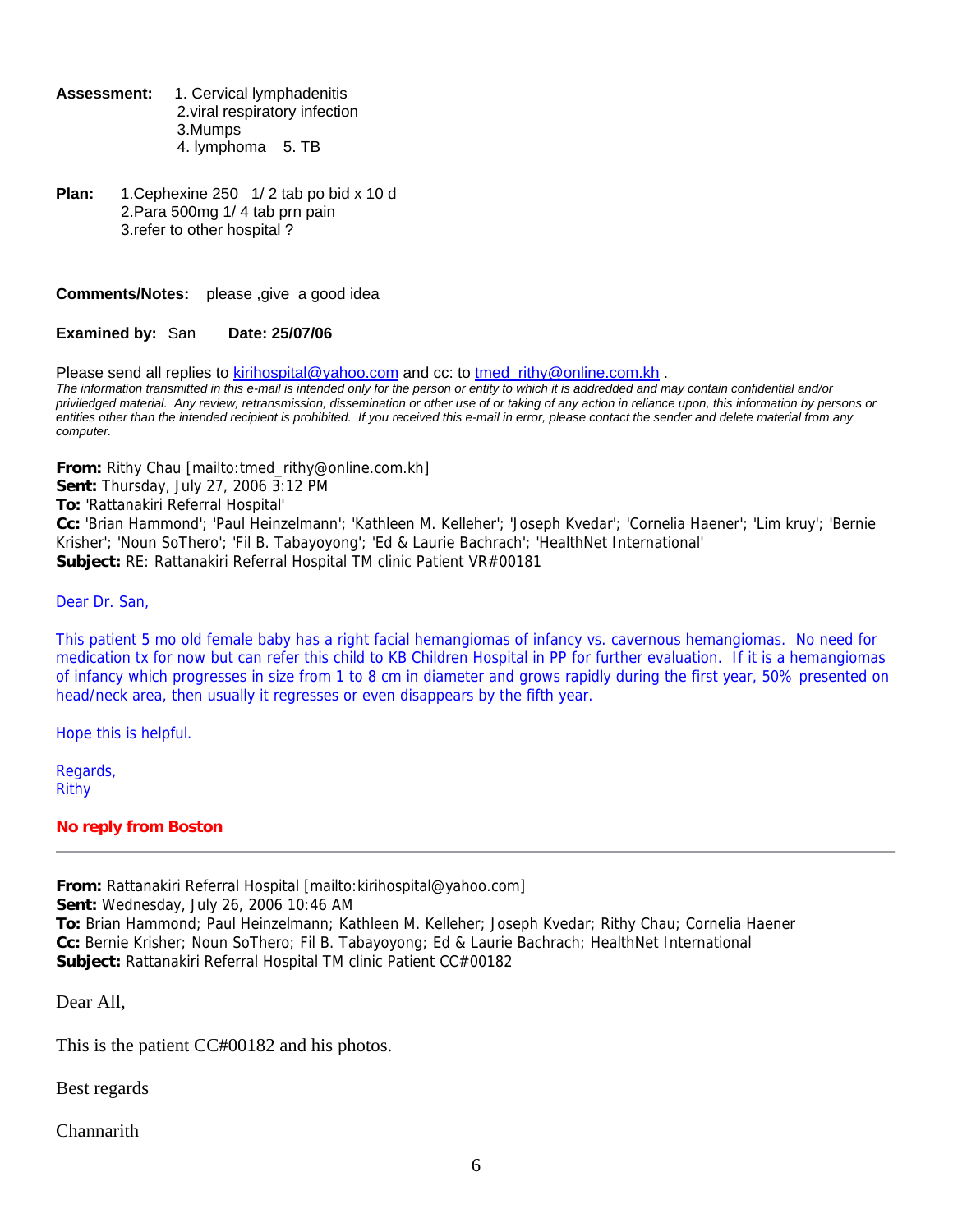## **Rattanakiri Provincial Hospital Telemedicine Clinic with Sihanouk Hospital Center of HOPE and Partners in Telemedicine**



#### **Patient: CC#00182,23M, TMEY Village , Ven Say**

**Chief Complaint:** a developing mass on his anterior neck x 3 y size : 5x 25 em

**HPI:** 23 Man, who has complained of a developing mass on his anterior neck x 3 y associated with palpitation off and on, phobia, occasionally difficulty of swallowing saliva ,dyspnea on exertion, tremor of extremities off and on, weight loss , appetite normal , no exophthalmia, no v/ no , no dizziness, no convulsion, no ptosis.

**PMH/SH:** unremarkable

**Social Hx:** no smoking and alcohol

**Allergies:** none

**Family Hx:** unremarkable

**ROS:**

| PE:                 |                 |  |                                 |
|---------------------|-----------------|--|---------------------------------|
| <b>Vital Signs:</b> | <b>BP110/80</b> |  | <b>P 70 R20 T 36.5 Wt 52 kg</b> |

**General:** look stable

**HEENT:** size: 5 x 25 em, mobile, soft, no bruit, no lymph node.

**Chest:** Lungs : clear both sides heart : RRR normal

**Abdomen:** soft ,no mass , no organomegally , active BS

**Musculoskeletal:** unremarkable

**Neuro:** motor 5/5 , sensory are intact , DTR 2 +.

**GU:** none

**Rectal:** none

**Previous Lab/Studies:** none



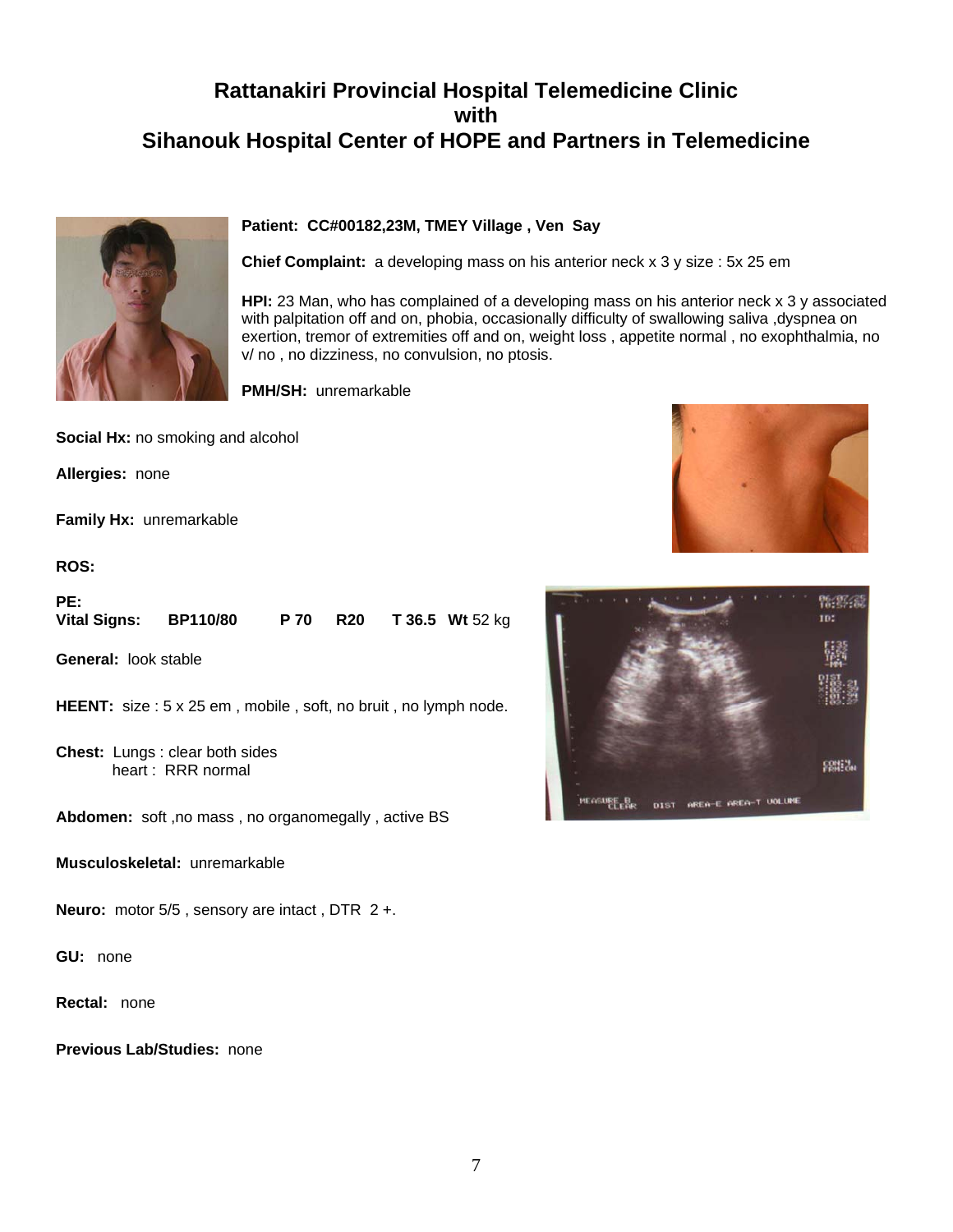

**Lab/Studies Requests:** EKG normal, ultrasound of his neck

#### **Assessment:** 1 .GOITRE

**Plan:** 1. Check the TSH and T4 at SHCH

**Comments/Notes:** please , give a good idea

**Examined by: San <b>Date: 25/7/06** 

Please send all replies to [kirihospital@yahoo.com](mailto:kirihospital@yahoo.com) and cc: to tmed rithy@online.com.kh .

*The information transmitted in this e-mail is intended only for the person or entity to which it is addredded and may contain confidential and/or priviledged material. Any review, retransmission, dissemination or other use of or taking of any action in reliance upon, this information by persons or entities other than the intended recipient is prohibited. If you received this e-mail in error, please contact the sender and delete material from any computer.*

**From:** Cornelia haener [mailto:cornelia\_haener@online.com.kh]

**Sent:** Wednesday, July 26, 2006 3:46 PM

**To:** 'Rattanakiri Referral Hospital'; 'Brian Hammond'; 'Paul Heinzelmann'; 'Kathleen M. Kelleher'; 'Joseph Kvedar'; 'Rithy Chau'

**Cc:** 'Bernie Krisher'; 'Noun SoThero'; 'Fil B. Tabayoyong'; 'Ed & Laurie Bachrach'; 'HealthNet International' **Subject:** RE: Rattanakiri Referral Hospital TM clinic Patient CC#00182

Dear all,

It sounds like a hyperthyroidism. Does the ultrasound show a diffuse or a nodular goiter? Your plan of lab tests sounds good. I would add the T3 as some of the patients have t3 hyperthyroidism alone. If he is tachycardic I would suggest that you start him on propranolol already. If he has a nodular goiter, he should have an operation as soon as his hyperthyroidism is controlled (T4 and T3 normal under treatment for at least 2 months.

**Thanks** Cornelia

**From:** Rithy Chau [mailto:chaurithy@yahoo.com] **Sent:** Thursday, July 27, 2006 2:46 PM **To:** Rattanakiri TM **Cc:** Brian Hammond; Paul Heinzelmann; Joseph Kvedar; Cornelia Haener; Kruy Lim; Kathy Fiamma; Bernie Krisher; So Thero Noun; Ed & Laurie Bachrach; Fil - Jr. Tabayoyong **Subject:** RE: Rattanakiri Referral Hospital TM clinic Patient CC#00182

Dear Dr. San,

Thank you for the cases for this month.

For patient CC#00182, 23M, the H&P pointed toward anxiety disorder more than thyroid or cardiac problem. From the images you sent, I disagree that the neck mass actually measured to be  $5x25cm\rightarrow$ did you meant  $5x2.5cm$ ? You wrote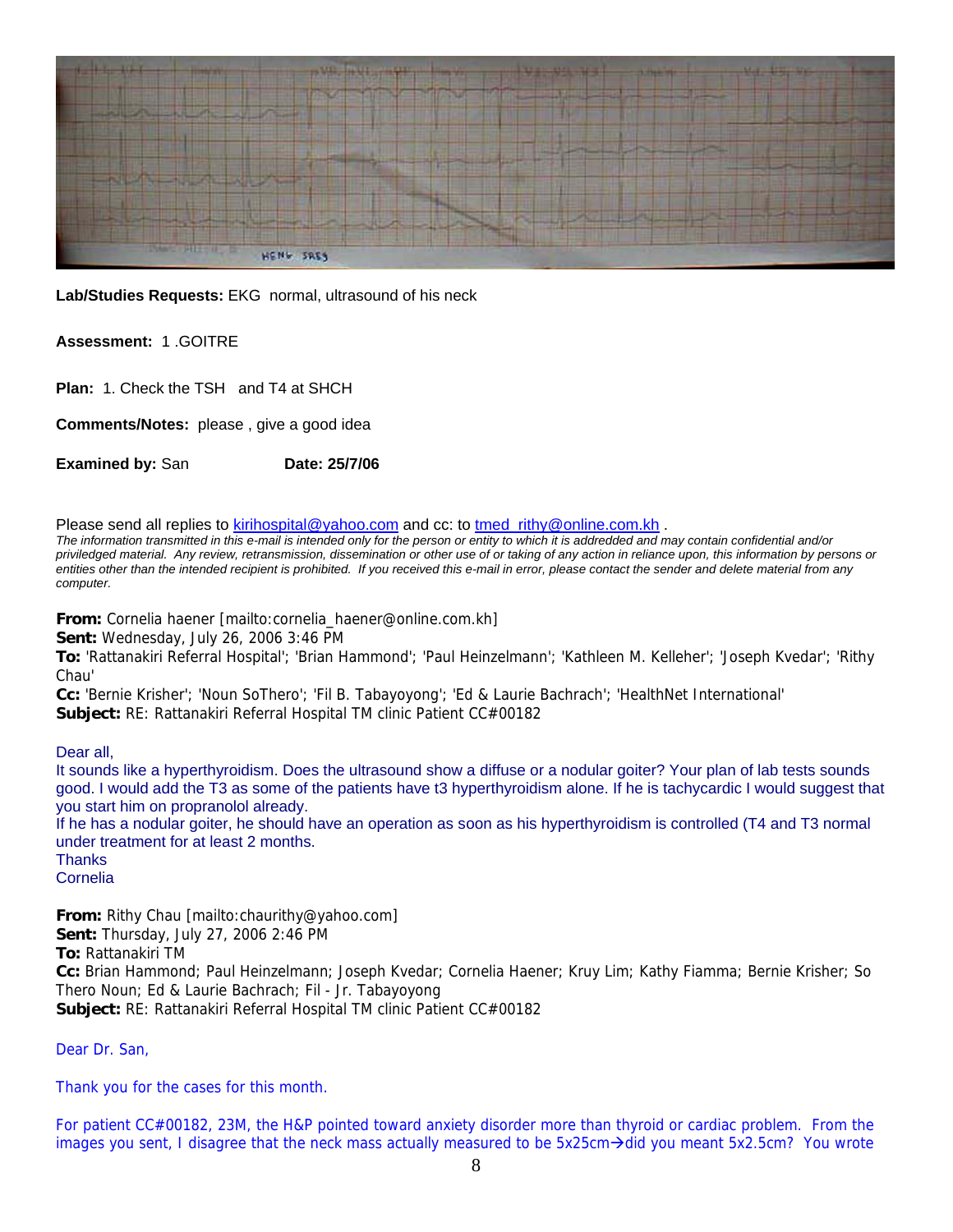this measurement twice once in the history and once in your PE. I did not see a neck [mass] on both the anterior and lat views of the images; what did the interpretation of US state? I agree EKG appeared as NSR with HR=72 and no LVH or other abnormality, VS stable. Please look into his social and domestic history for psychosocial-related problem instead that led to this occasional palpitation and difficulty to swallow. Does this patient do any form of exercise, has balanced diet, function well for day-to-day living?

You can ask him to come back next month for TSH screening if concerning for thyroid dysfunction. Otherwise, reassurance for the patient is enough.

Note: Please always use the "Relevant Data" sheet for H&P provided by SHCH and Chan's "Current Clinical Strategies: History and Physical Examination" provided by Partners in Boston to follow as guidelines to write up a more thorough H&P presentation.

Regards, Rithy

**No reply from Boston** 

**From:** Rattanakiri Referral Hospital [mailto:kirihospital@yahoo.com] **Sent:** Wednesday, July 26, 2006 10:52 AM **To:** Brian Hammond; Paul Heinzelmann; Kathleen M. Kelleher; Joseph Kvedar; Rithy Chau **Cc:** Bernie Krisher; Noun SoThero; Fil B. Tabayoyong; Ed & Laurie Bachrach; HealthNet International **Subject:** Rattanakiri Referral Hospital TM clinic Patient HS#00183

Dear All,

This is the patient HS#00183 and her photos.

Best regards

Channarith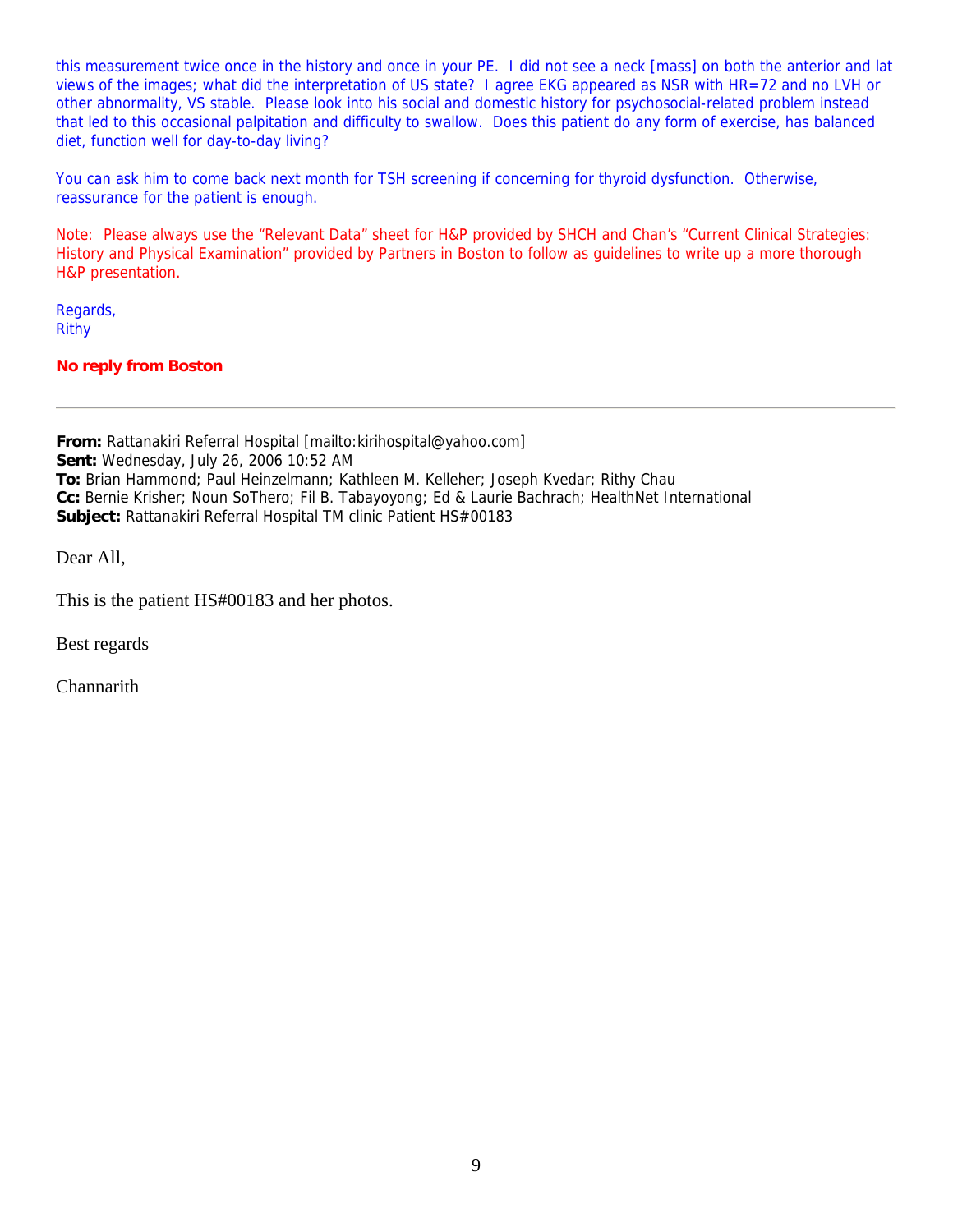## **Rattanakiri Provincial Hospital Telemedicine Clinic with Sihanouk Hospital Center of HOPE and Partners in Telemedicine**



#### **Patient: HS#00183**

**Chief Complaint:** Dizziness, Headache, Chest pain and Palpitation on and off

**HPI:** 45 F PMH of HTN about 4 years,

- 2 days ago she presented with,
	- High PB 180/120mmhg
		- **Convulsion**
		- coma (GS= 9/15)
- treated with Hydralazine 100mg IV bid and Diazepam 10 mg IM bid
- **PMH/SH:** Had HTN since 2002
	- Last year had Stroke (BP=220/160 mmhg ) with right hemiplegia
	- Have been treated only with Hydrochorodiazide 25mg gd since last 3 months
	- Usual BP= 120/80mmg

**Social Hx:**

**Allergies:**

**Family Hx:** Her mother died for Stroke (HTN)



**ROS:** poor sleeping, low urine, difficult to pass stool, feel nausea, poor appetite, no fever, no diarrhea, no abd pain

**PE: July 25, 2006 Vital Signs: BP110/70mmhg P80/mnR18/mn T 36,5 Wt**

**General:**

#### **HEENT:**

**Chest:** Lung: clear both sides, heart: rhythm rate irregular (75-90/mn), no murmur

**Abdomen:** unremarkable

**Musculoskeletal:** Hypotonia right hand and leg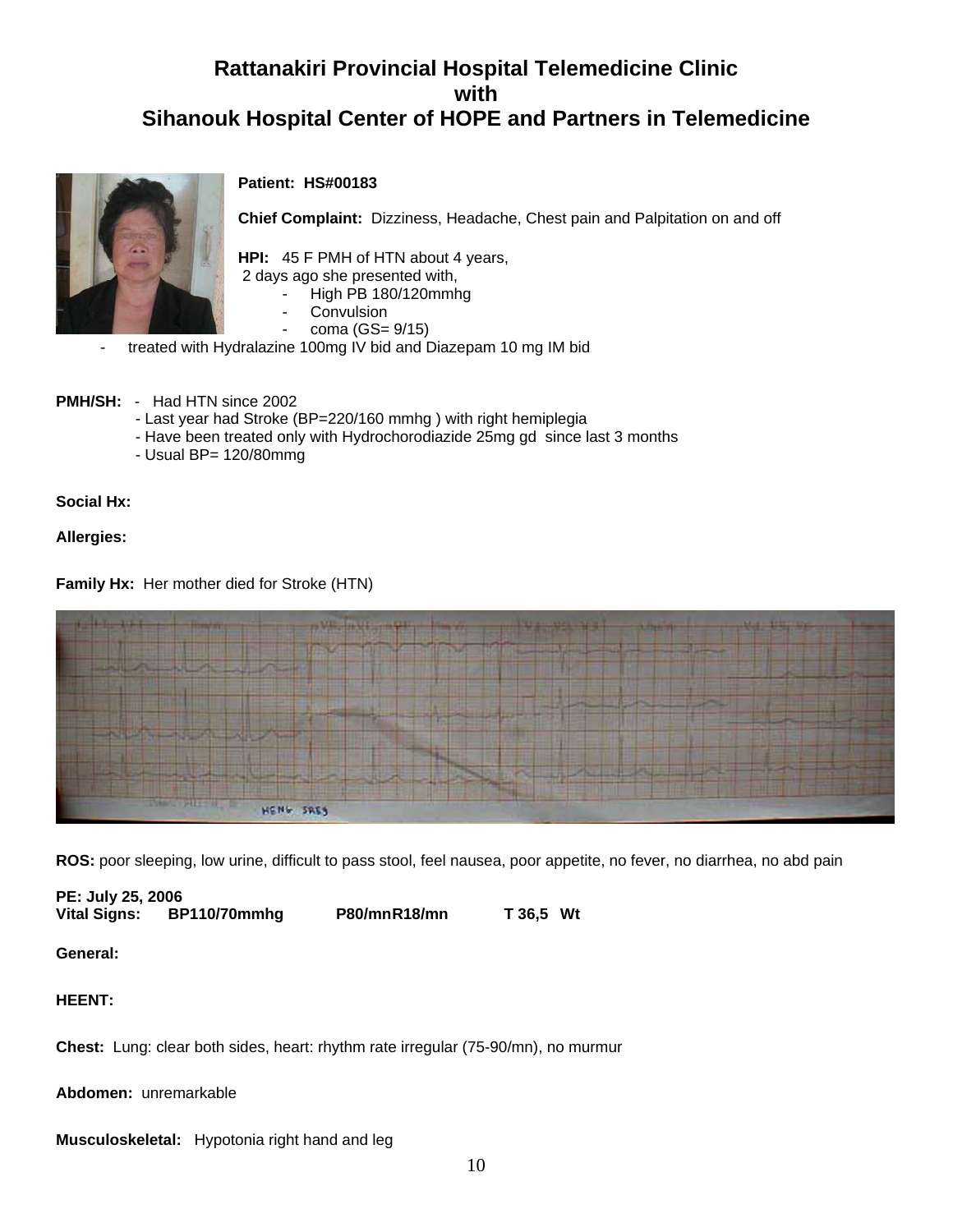**Neuro:** Right hand and leg:

- Motor: 3/5
- Sensibility: normal
- Reflex: 1/4

**GU:** not done

**Rectal:** not done

#### **Previous Lab/Studies:**

#### **Lab/Studies Requests:**

- Creatinin: 1.7mg/dl
- Glucose: 70.1mg/dl
- Potassium: 7.8mmol/l
- Triglyceride: 110.5mmol/dl
- Urea: 230,1mg/dl
- Uric acid: 5.7mg/di

**Assessment:** HTN, Heart Ischemia, Renal insufficiency

**Plan:** - Atenolol 25 mg gd

- Asp 100mg gd
- Furosemide 20 bid

#### **Comments/Notes:**

**Examined by:** Sam Baramey, MD **Date: July 25, 2006**

Please send all replies to [kirihospital@yahoo.com](mailto:kirihospital@yahoo.com) and cc: to [tmed\\_rithy@online.com.kh](mailto:tmed_rithy@bigpond.com.kh) . *The information transmitted in this e-mail is intended only for the person or entity to which it is addredded and may contain confidential and/or priviledged material. Any review, retransmission, dissemination or other use of or taking of any action in reliance upon, this information by persons or entities other than the intended recipient is prohibited. If you received this e-mail in error, please contact the sender and delete material from any computer.*

**From:** Rithy Chau [mailto:tmed\_rithy@online.com.kh] **Sent:** Thursday, July 27, 2006 3:10 PM **To:** 'Rattanakiri Referral Hospital' **Cc:** 'Brian Hammond'; 'Paul Heinzelmann'; 'Kathleen M. Kelleher'; 'Joseph Kvedar'; 'Lim kruy'; 'Bernie Krisher'; 'Noun SoThero'; 'Fil B. Tabayoyong'; 'Ed & Laurie Bachrach'; 'HealthNet International' **Subject:** RE: Rattanakiri Referral Hospital TM clinic Patient HS#00183

Dear Dr. Baramey,

Welcome back and thank you for participating in this month TM Clinic.

As for patient HS#00183, 45F, you reported that she has a PMH of controlled HTN and stroke with right side weakness (?). Was she admitted into RRH emergency room for elevated BP, convulsion, and mild GCS 4 days ago? On consultation on 25 July, 2006, she appeared stable with normal BP and EKG (NSR HR=85). Was this all the history you could get from her because in the HPI there was only the summary of what happened 4 days ago and no apparent diagnosis for her condition given and no other information except a few detail noted in ROS. Did you suspected that she has another stroke? The dose of hydralazine 100mg bid seemed a bit high (usually 25-50mg)—was this a national protocol for tx of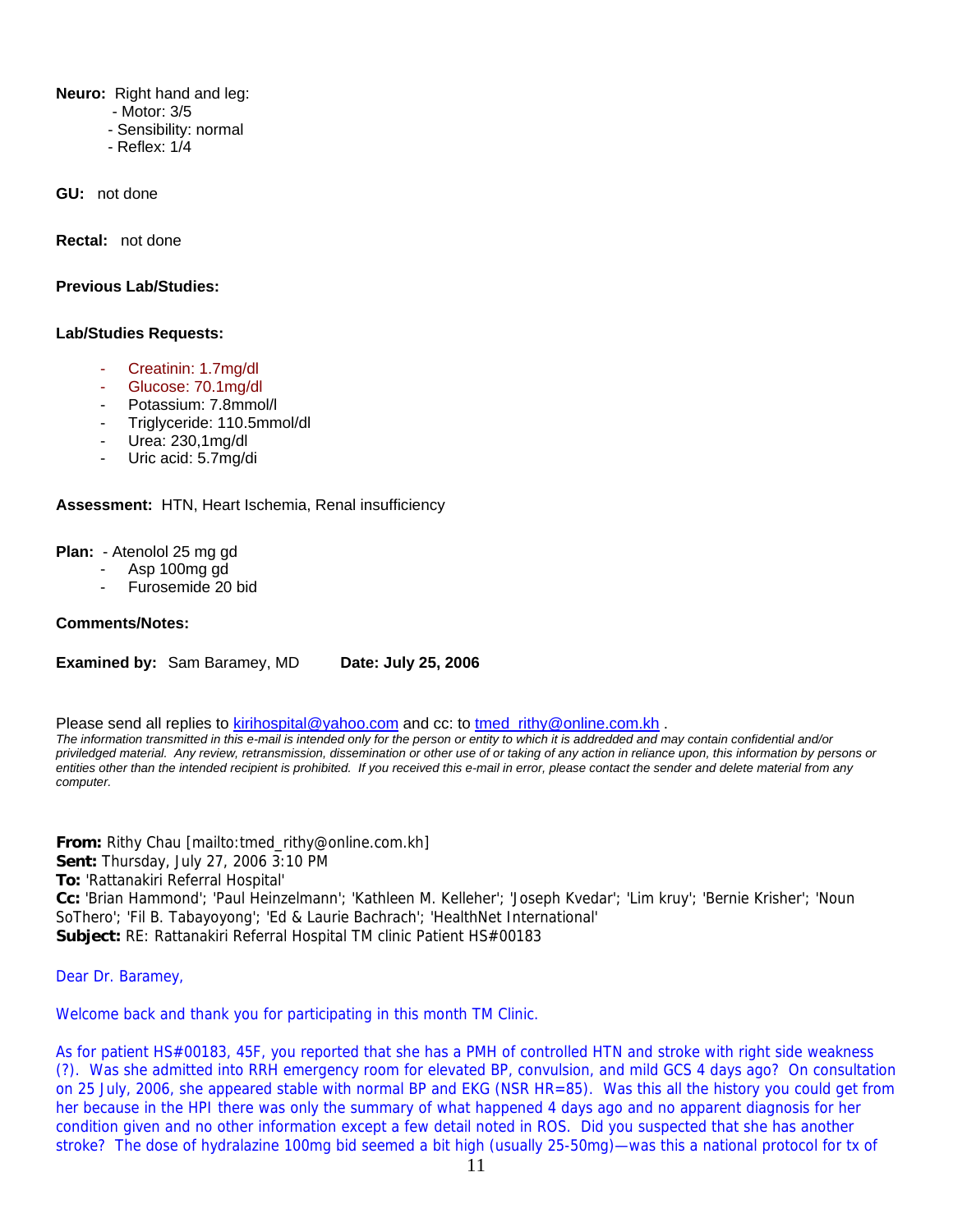hypertensive emergency? Did you investigate further why this incidence occurred since her BP was reported to be controlled usually with HCTZ 25mg qd? Was she a smoker? Did she use oral contraception? Could you please tell me more about the symptoms (HA, CP, dizziness, palpitation) she complained in the report? Was there any leg or body edema? Cough or SOB? Could you also do a CXR to rule out any pulmonary problem and to assess heart size and also do a U/A, CBC and tot chol?

After discussing with SHCH senior physician, Dr. Lim Kruy, we agreed on the dx of possible hypertensive encephalopathy and a h/o HTN and ischemic stroke with right side weakness. We recommend giving her Atenolol 50mg ½ tab po qd, HCTZ 50mg 50mg 1/2 tab po gd and make sure she is hydrated properly. Please hold off the ASA for a few more days usually, no ASA given to patient with new stroke for the first 5 days unless the physician can prove that the stroke is not of hemorrhagic in nature (i.e. by CT scan)--however, can be given about a week after dx of new stroke (which in this case we cannot rule out) and dosage given: ASA 500mg 1/6 tab po qd. Please stop hydralazine and furosemide. Furosemide20mg bid can be given if patient has any cardiopulmonary congestion. If CXR is clear for any pulmonary edema, then no need for furosemide because HCTZ will help with this problem in the long run.

The value of urea reported as 230.1mg/dL, was this reported correctly? This baffled us because Dr. Kruy said that even with severe dehydration or active hemorrhagic stroke BUN value should not go up this high, plus seemed not to correlate with the value of creatinin reported (141.6 = 1.7mg/dL). Can you explain this?

Please let us know if you have any other concern about caring for this patient.

Regards, Rithy

-----Original Message----- **From:** Tan, Heng Soon,M.D. **Sent:** Wednesday, July 26, 2006 3:33 PM **To:** Fiamma, Kathleen M. **Subject:** RE: Rattanakiri Referral Hospital TM clinic Patient HS#00183

The labs seem quite unusual. She has renal insufficiency with creatinine 1.7 mg/dl, but urea of 230 mg/dl appears way too high for the creatinine of 1.7 mg/dl. Is this a typographical error? Serum potassium may be high in renal failure, but K 7.8 mmol/l would have sent her into a ventricular arrhythmia. Thought the pulse was described as irregular, the EKG shows sinus rhythm with no ventricular ectopy. The T waves are not peaked as you would expect with hyperkalemia, in fact, non specific T wave flattening is present [more in line with hypokalemia]. Lyzed blood samples may give a falsely raised potassium. In this situation, when the labs are not internally consistent, or compatible with the clinical picture. repeat blood testing is necessary to establish the true status of the patient.

Two days ago she presented with severe hypertension and convulsion. The picture shows a woman who is quite awake, presumably 2 days later. Malignant hypertension may present with headaches and even seizure with transient post-ictal coma. Severe renal failure may also present with seizures and come though she may not recover so quickly. The old stroke may be an epileptogenic focus. In any case, the blood pressure is currently controlled, she is awake, and renal failure status needs clarification.

I'm surprised that her current blood pressure is normal just on lasix and atenolol for someone with recent malignant hypertension. One always has to consider secondary causes like pheochromocytoma that may present with transient hypertensive spikes. Low normal blood sugar argues against diabetes. Besides repeat blood testing, urinalysis to look for primary renal disease, other blood testing to check for vasculitis [ESR] as a cause of hypertension may be useful.

### Heng Soon Tan, MD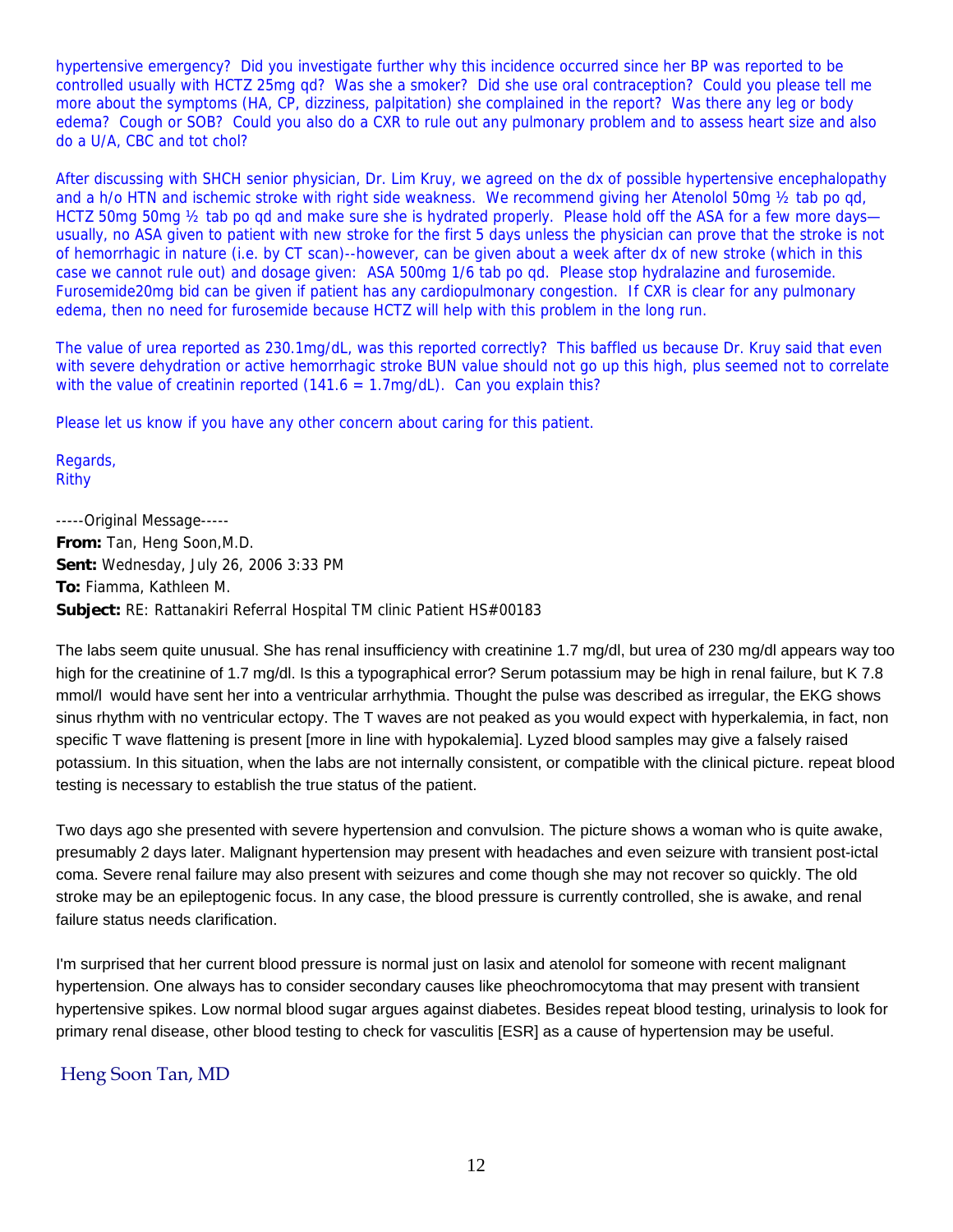# **Thursday, July 27, 2006**

# **Follow-up Report for Rattanakiri TM Clinic**

There were patients seen during this month TM clinic at Rattanakiri Referral Hospital (RRH). The data of 4 new cases were transmitted and received replies from both Phnom Penh and Boston. Per advice sent by Partners in Boston and Phnom Penh Sihanouk Hospital Center of HOPE as well as advices from PA Rithy on site, the following patients were managed and treated per local staff:

[Please note that in general the practice of dispensing medications at RRH for all patients is usually limited to a maximum of 7 days treatment with expectation of patients to return for another week of supplies if needed be. This practice allows clinicians to monitor patient compliance to taking medications and to follow up on drug side effects, changing of medications, new arising symptoms especially in patients who live away from the town of Banlung and/or illiterate. Nearly all medications and some lab tests not available/done at RRH are provided by SHCH to TM patients at no cost]

## **Treatment Plan for Rattanakiri TM July 2006**

#### **1. TD#00180, 43F (Village I)**

**Diagnosis** 

- 1. Sciatica
- 2. Pott's disease ?

#### **Treatment**

- 1. Diflunasal 500mg 1 tab po bid prn pain
- 2. B-complex 1 tab po qd
- 3. Omeprazol 20mg 1 tab po qd
- 4. Para 500mg 1 tab qid prn pain
- 5. Check AFB sputum

#### **2. VR#00181, 5 Mo F (Village IV)**

- **Diagnosis** 
	- 1. Hemangioma

**Treatment** 

1. Refer to KB Children Hospital in PP

#### **3. CC#00182, 23M (Ven Say Village)**

**Diagnosis** 

1. Goiter

#### **Treatment**

1. Check free T4 and TSH at SHCH

#### **4. HS#00183, 45F (Village I)**

**Diagnosis** 

1. HTN

#### **Treatment**

1. Captopril 25mg 1tab po qd